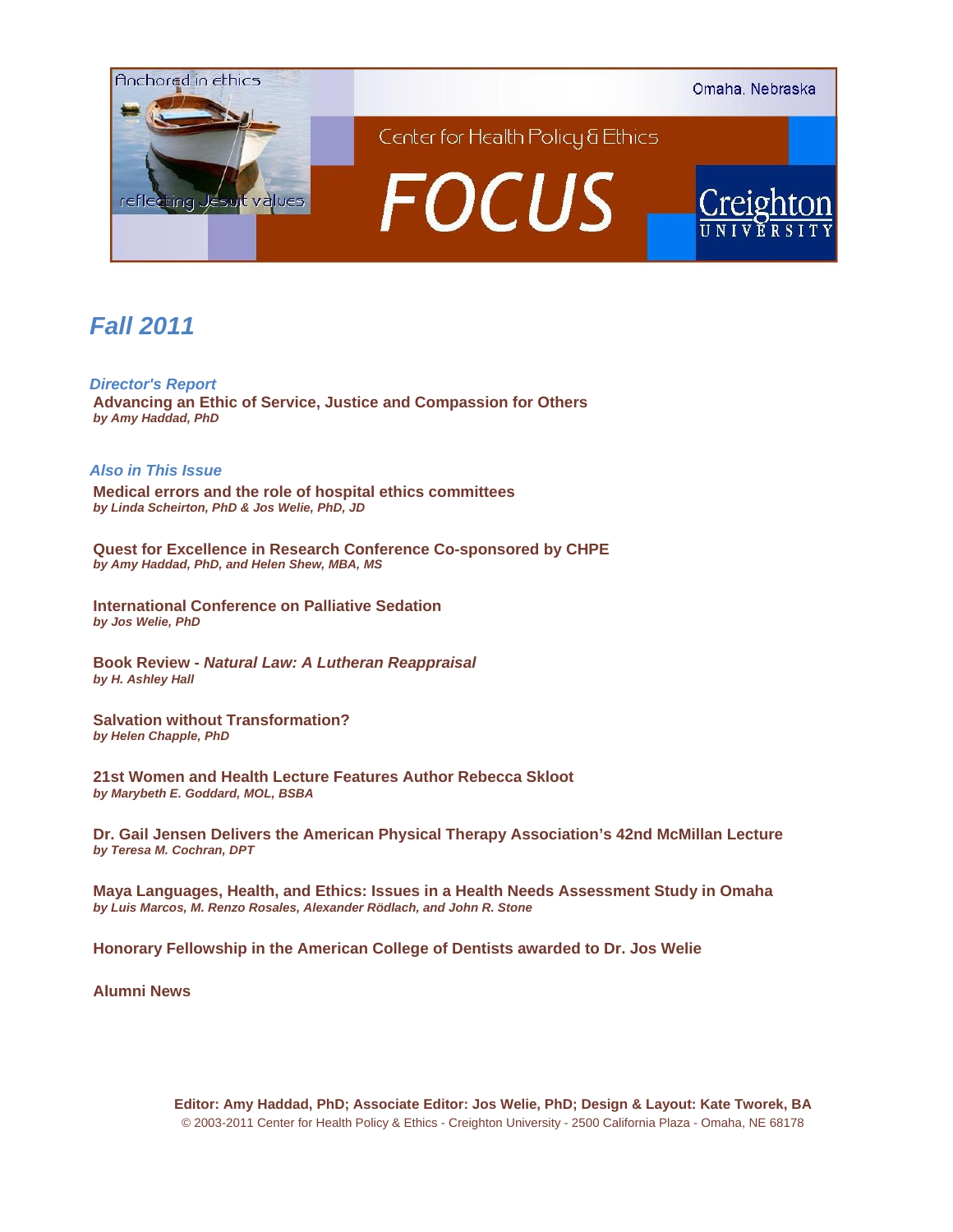## *Director's Report - Advancing an Ethic of Service, Justice and Compassion for Others by Amy Haddad, PhD*

In addition to teaching and scholarship activities integral to the responsibilities of faculty members at Creighton University, service to the university community and beyond is of particular importance. Why? Ignatian pedagogy relies on professors to serve as model "women and men with and for others" both in and out of the classroom. Tangible evidence of the ways the Center faculty members model this particular Jesuit charism is in the variety and scope of service and leadership activities they contribute to the community. Service isn't always highlighted as are special events like lectures or accomplishments like funded grants or the publication of a new book or peer-reviewed paper. Perhaps service activities are a bit taken for granted as they are ongoing, not discrete, isolated events. However, service does consume a great deal of energy and time and reflects the commitment of Center faculty members to broader political, policy, professional and social issues. So it seems appropriate to highlight in this issue of Focus some examples of faculty service outside the confines of Creighton on local, state, national and international levels.

Helen Chapple, Ph.D. is currently the Chair of the Credentialing Council for the Association for Death Education and Counseling (ADEC). The Council oversees ADEC's certification efforts, including applications, testing, and recertification. The Council also works toward matching ADEC's credentialing efforts with national standards set by the Institute of Credentialing Excellence. The position of Council Chair involves liaison responsibilities with the ADEC Board. She has served on various task forces during her membership since 1989. She was ADEC's president (2007-08) and has been an ADEC Board member.

Dr. Beth Furlong has been appointed to a three-month Ad Hoc Task Force by the Douglas County Board of Commissioners to evaluate the following Douglas County services—Long Term Care, Assisted Living, the Community Mental Health Center, the Health Center, and General Assistance program because of a projected 2012 12 million dollar County budget deficit. She also serves as Chair of the Quality Improvement Committee of the Visiting Nurse Association in Omaha and on the Board of Directors of the Interfaith Health Services, Families in Action.

Dr. Christy Rentmeester was initially appointed in 2007 to the State of Nebraska Board of Psychology on which she serves as a Public Member of the Board. She was re-appointed in 2010. Dr. Rentmeester has also been a member of the American Society for Bioethics and Humanities since 1997. Additionally, she serves in a leadership role in ASBH as Director of the Mental Health Ethics and Policy Affinity Group, a role she has held since 2007.

Dr. John Stone has been involved with the Omaha Maya Guatemalan community organization, Comunidad Maya Pixan Ixim (CMPI) in the following areas: 1) Four years of teaching in English-as-a-Second Language (ESL), level one, for individuals with limited English language proficiency. This is a collaborative program with Creighton's Center for Service and Justice (CCSJ). CCSJ recruits and supervises Creighton undergraduates who assist with child care and ESL teaching. 2) Mentoring of the CMPI Health Team in medical terminology and disease concepts to help with their work as health interpreters. Dr. Stone has worked on both of these efforts with his wife, Janet Stone.

Dr. Jos Welie is serving as a Board Member on the newly established international organization "Bioethics Beyond Borders" (BBB).This organization brings together bioethicists, academics, health professionals and policymakers to volunteer worldwide in promoting the application of a human rights based approach to bioethics around the world. In doing so, BBB seeks to build bioethics capacity around the world for universal application of bioethical principles. The Board is chaired by Dr. Henk ten Have, former Senior Visiting Fellow at CHPE and currently the Director of the Center for Healthcare Ethics at Duquesne University. CHPE



*Amy M. Haddad, PhD, Director of the Center for Health Policy & Ethics* 

#### **Related websites:**

Association for Death Education and **Counseling** www.adec.org

Visiting Nurse Association www.thevnacares.org

Interfaith Health Services, Families in Action www.interfaithhealth.org

American Society for Bioethics and **Humanities** www.asbh.org

Mental Health Ethics and Policy Affinity Group www.emhr.net

Comunidad Maya Pixan Ixim www.pixanixim.org/partner.html

Creighton's Center for Service and **Justice** www.creighton.edu/ccsj/

Bioethics Beyond Borders http://www.duq.edu/healthcareethics/bioethics-beyondborders.cfm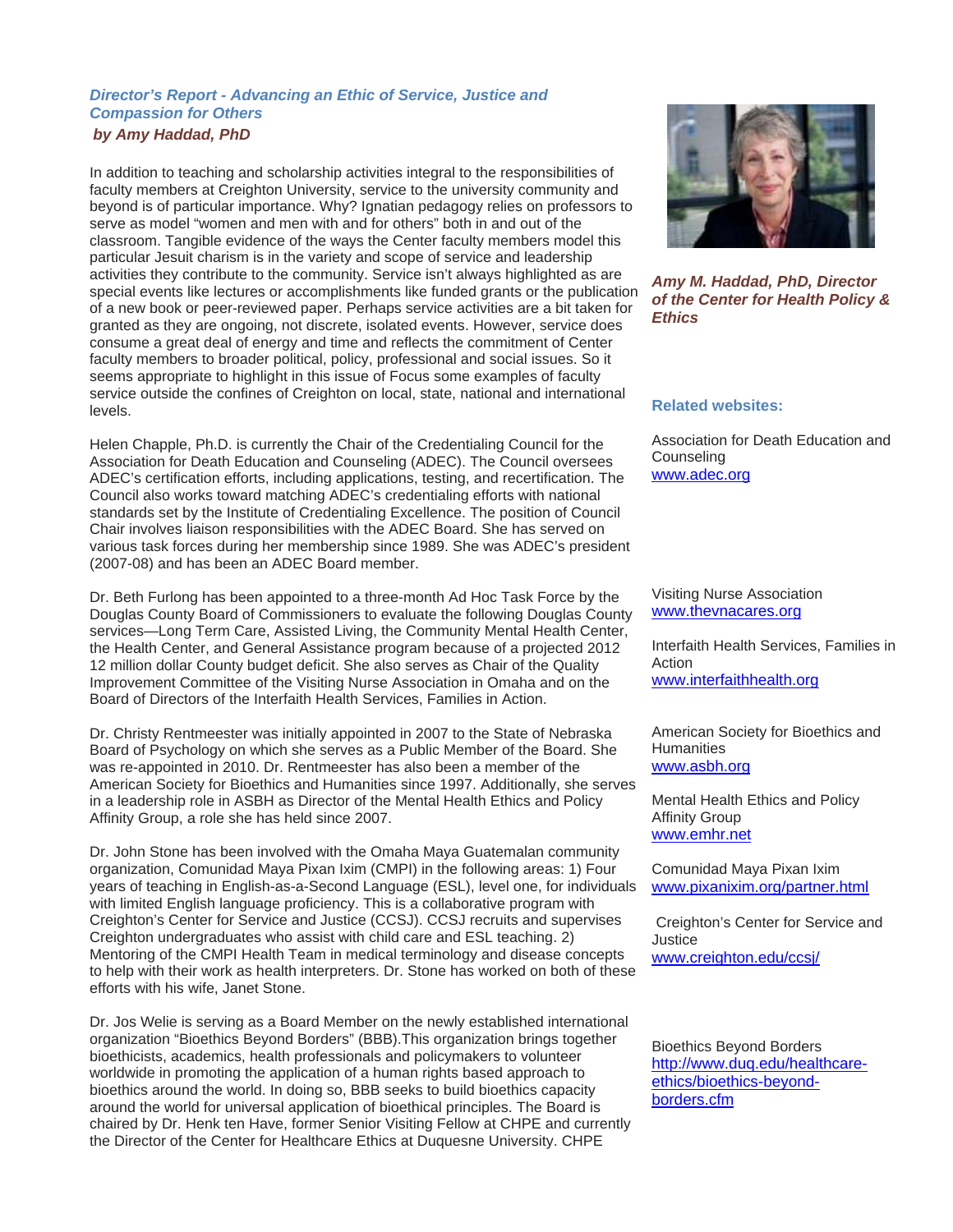faculty member Dr. Rentmeester and faculty associate Dr. Linda Scheirton are also involved, serving as Resource Experts on behalf of BBB.

Finally, I am serving my second term as a member of the Women's Fund of Greater Omaha Board of Directors which oversees a permanent fund exclusively devoted to improving the lives of local women and girls. The Women's Fund supports grants and projects that focus on the most pressing needs of women and girls in the community. Additionally, I was elected in 2010 to serve on the Board of Directors of the American Society of Bioethics and Humanities, a national, educational organization whose purpose is to promote the exchange of ideas and foster multidisciplinary, inter-disciplinary, and inter-professional scholarship, research, teaching, policy and professional development, and collegiality among people engaged in all of the endeavors related to bioethics and the health-related humanities.

Women's Fund of Greater Omaha www.omahawomensfund.org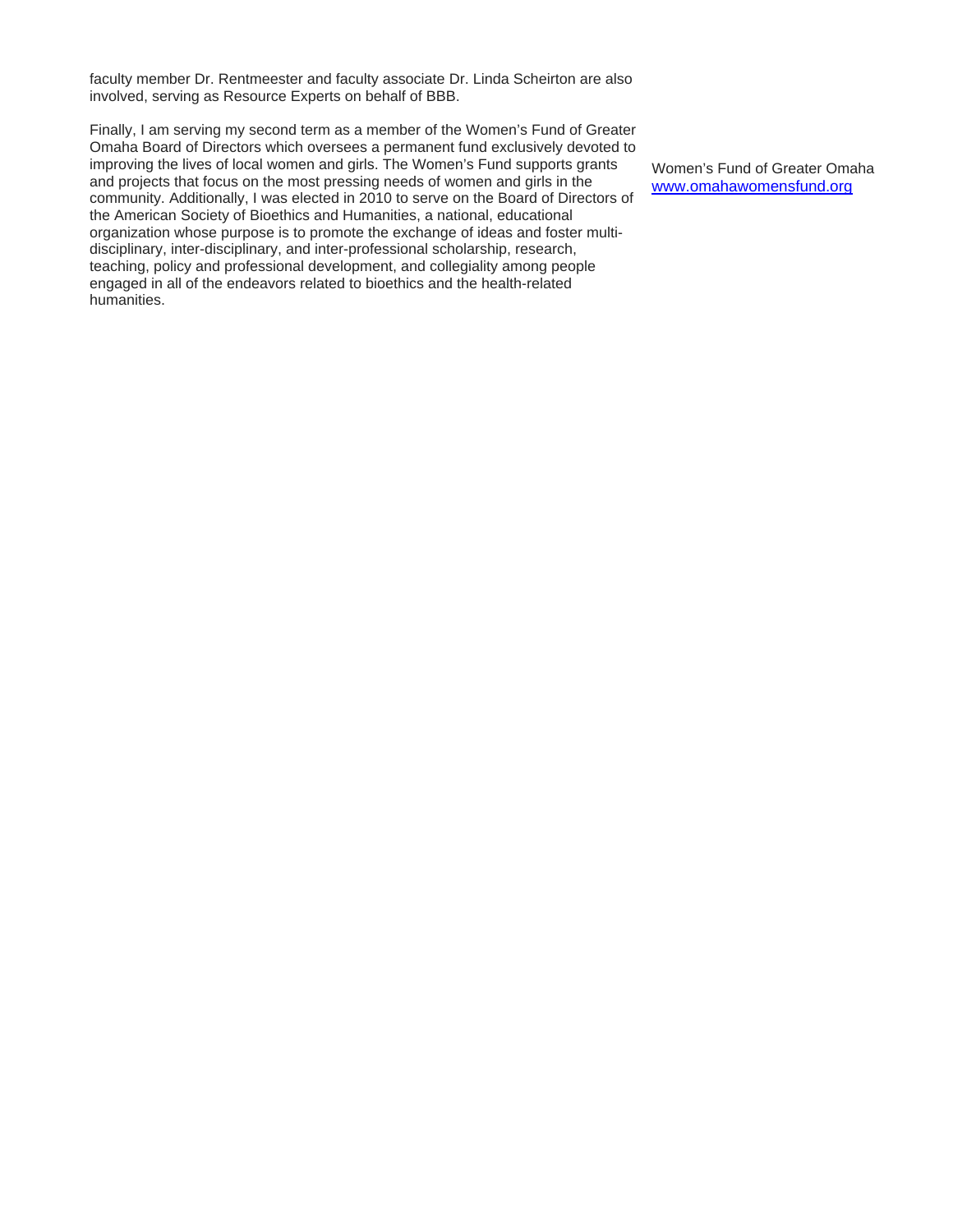## *Medical errors and the role of hospital ethics committees by Linda S. Scheirton Associate Professor, Department of Occupational Therapy and Faculty Associate, Center for Health Policy and Ethics & Jos V. M. Welie Professor, Center for Health Policy and Ethics*

It is estimated that nearly 100,000 people in the US die in hospitals each year as a result of errors by health care providers (Institute of Medicine, 1999). Another 7,000 deaths occur from medication errors. In addition, some 1,000,000 injuries are the result of errors each year, of which 28% are considered preventable. These statistics underscore that iatrogenic errors are a major health concern. The economic costs are considerable as well. The US costs are estimated to be at least \$19.5 billion in total costs (Society of Actuaries, 2008). But maybe most important is the damage that can be done as a result of such errors to the confidence that patients and the public at large have in health care providers as well as the erosion of the morale of those providers.

In the past decade we have studied and learned much about medical errors. Errors have been studied extensively in medicine, nursing, pharmacy and more recently in occupational therapy, physical therapy, and dentistry. A major conclusion of these studies is that to err is human, as the first major report on errors by the Institute of Medicine was appropriately entitled. While error prevention strategies can reduce the number of errors, even the best health care practitioners make mistakes; it is the inevitable accompaniment of the human condition. Additionally, most errors result from inherent flaws in the system and not just from individual error.

If errors are going to happen, and if they are going to happen with quite regular frequency in our hospitals and health care facilities, we need to develop appropriate strategies for responding to such errors. Such an error management strategy will have to pay close attention to the many moral issues raised by errors, including the duty to report the incident to appropriate supervisors in the institution, truthfully disclosing the error to the patient, apologizing, making reparation and supporting colleagues who made errors. The question thus arises whether Hospital Ethics Committees (HECs) should play a formal role in an institution's error management strategy. We addressed this question in our presentation at the 7th International Conference on Clinical Ethics and Consultation, entitled "Moving Ethics," which was at the Free University of Amsterdam Medical Center, May 18-21, 2011.

Not much research has been done on this question. Tapper and colleagues (2010), reporting the results of their retrospective review of all 285 ethics consults performed at a large urban teaching hospital, concluded that only 1% of consults concerned error disclosure issues. On the other hand, there is no question that policies and educational interventions on error disclosure related issues surely will benefit from the cooperation between ethicists, patient safety experts, human factors engineers, risk managers, and other parties involved in the health care institution. The VA's effective multi-disciplinary approach is a well-known case in point (see, e.g., Cantor et al, 2008). But that leaves more specific questions regarding the role of HECs, such as "should HEC members play an active role in the error disclosure process?" or even more expansive, "Should HECs add error management to their traditional three tasks of clinical consultation, policy development, and clinical education?"

A variety of reasons can be proffered both favoring and cautioning against such HEC involvement. We pointed out that HECs already get involved occasionally when clinical consultations are requested after an error occurs. One of the justifications for doing so may be related to communicative expertise. Not all clinicians are good communicators, and they may be too distraught and even devastated by their knowledge that they have been part of an incident that ultimately caused harm to a patient. Conversely, the patients themselves or their family members may be too angry at the clinician to engage in a constructive discussion shortly after the error occurred, even if it was a system error and not the individual clinician who caused the harm. Thus it may be important that the disclosure communications are handled by individuals or small teams who are very good at delivering bad news in a caring, compassionate way (Scheirton et al, 2011). Experienced HEC members may have such expertise. But so do many others, including social workers, chaplains, and health professionals.

Furthermore, many HECs, either as an entity or through their members, have amassed considerable knowledge about ethically relevant aspects of the error disclosure process, such as the moral importance of truth telling, the legal impact of openness towards patients, confidentiality and related HIPAA regulations, the patient's right to information and record access, and the healing impact to all involved when a sincere apology is offered. HECs can contribute greatly through educational offerings in transitioning an institution from a culture of "name & blame" to a culture of learning from our mistakes. Moreover, the HEC's collective knowledge should be brought to bear on policy development about error disclosure.

But it is important that error management does not become the prerogative and responsibility of the HEC alone; only an institution-wide effort and commitment will result in an effective error disclosure culture.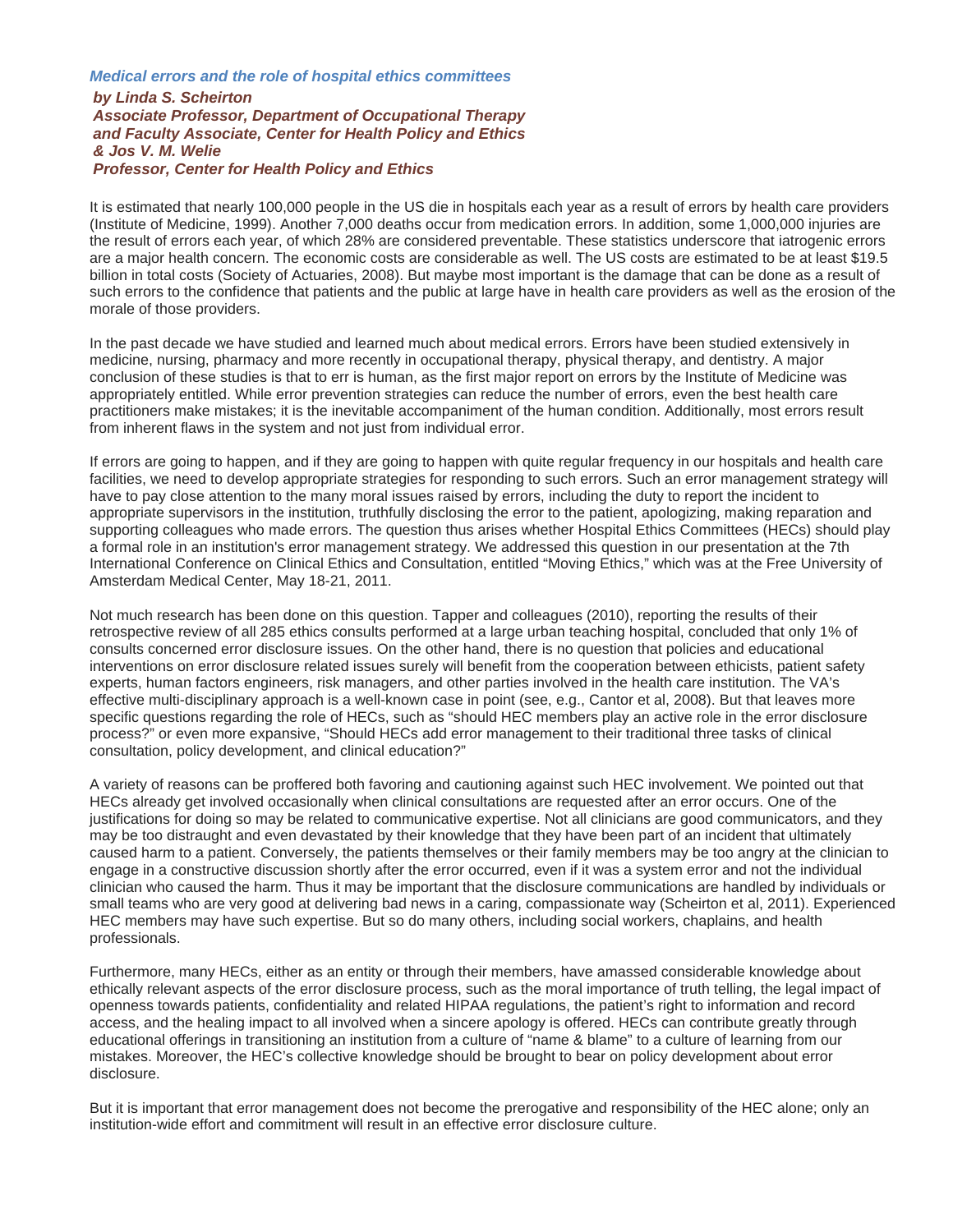Cantor, M.D., Barach, P., Derse, A., Maklan, C.W., Wlody, G.S. & Fox, E. (2005). Disclosing adverse events to patients. Journal of Quality and Patient Safety, 31(1), 5-12.

Institute of Medicine (1999). To Err is Human. Building A Safer Health System. Washington DC: Institute of Medicine Available on-line at: http://www.iom.edu/Reports/1999/To-Err-is-Human-Building-A-Safer-Health-System.aspx

Tapper EB, Vercler CJ, Cruze D, Sexson W. Ethics consultation at a large urban public teaching hospital. Mayo Clin Proc. 2010 May;85(5):433-8.

Scheirton L.S., Mu, K., & Mahern, C. (2011). What to Do When Things Go Wrong. In: Galt KA & Paschal KA (eds): Foundations in Patient Safety for Health Professionals. Jones & Sudbury MA: Barlett Publishers.

Society of Actuaries (2008). The Economic Measurement of Medical Errors. Schaumburg, IL: Society of Actuaries. On-line at http://www.soa.org/research/research-projects/health/research-econ-measurement.aspx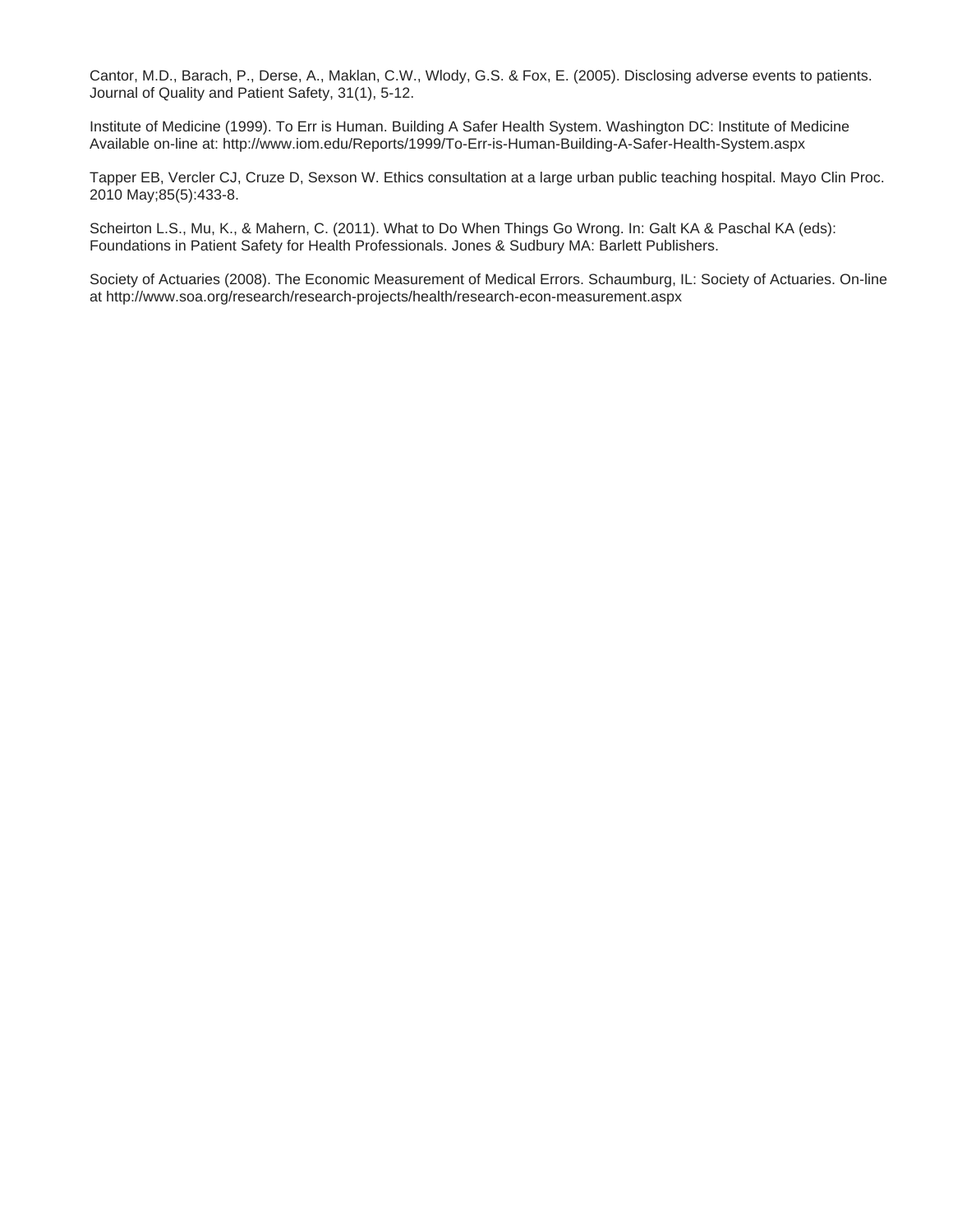## *Quest for Excellence in Research Conference Co-sponsored by CHPE*

#### *by Amy Haddad, PhD, and Helen Shew, MBA, MS*

The presumed right of basic science and clinical researchers and institutions to use human tissue in the development of health advances has benefitted countless individuals. The demand for human tissue has sharply increased and will continue. Yet for all the collective good that has and will come from the vast collection of human tissue that is already available through various storage systems, there continue to be conflicts with other equally important moral goods such as respect for persons, disclosure, privacy, and protection of the interests of vulnerable populations. The Center for Health Policy and Ethics (CHPE) was awarded one of four national "Quest for Excellence in Research" conference grants to explore the aforementioned ethical concerns. *Dr. Stone and Dr. Hardy*



The U.S. Department of Health and Human Services (HHS) Office of Research Integrity (ORI), Region VII of the Public Health Service, and the Center for Health Policy and Ethics collaborated on a national conference on Monday, September 19, 2011 at Creighton University in the Ahmanson Ballroom of Creighton's Harper Center. The conference was free and open to the public. The conference explored the spaces between the science community and the public, particularly vulnerable populations, on the use of human tissue in research and challenges to public trust. It brought together scholars in the basic and social sciences and the humanities as well as members of academic and lay communities to exchange perspectives on the complicated and largely unsettled issues that surround use of human biological samples. The issue of trust and ethics is one that applies to all, but is especially relevant to minority communities who have experienced abuses in the past, and, most sadly, are still at risk of experiencing them in current scientific research.

The one-day academic/community collaborative conference drew 147 local and regional participants including researchers, health science professionals and educators, administrators, consumers, and policy makers. The conference opened with a video interview of Kevin FitzGerald, S.J., Ph.D., who is the David Lauler Chair of Catholic Health Care Ethics in the Center for Clinical Ethics at Georgetown University. The video interview with Dr. Amy Haddad, Director of CHPE, focused on 21st century biobanking and the alignment of research and health care goals. Marshall Kapp, J.D., M.P.H., followed the video with a presentation titled, "A Legal Approach to the Use of Human Biological Materials for Research Purposes." Professor Kapp is the Director of the Florida State University Center for Innovative Collaboration in Medicine and Law. The implications of emerging knowledge in genetics and involvement of members of the community in research on scientific developments was the topic of Barbara Koenig's presentation. Dr. Koenig is a nationally recognized expert in medical anthropology and a professor in the Department of Social and Behavioral Sciences in the Institute for Health and Aging at the University of California, San Francisco. Claudia Hardy, M.P.A., Program Director for the Deep South Network for Cancer Control at the University of Alabama at Birmingham and Professor John R. Stone, M.D., Ph.D. gave a joint presentation on trust and trustworthiness.

The plenary presentations were followed by an interactive session on research integrity presented by Dr. John Galland of ORI and actors Art Gruenberger and Matt Tabora-Roberts. The final activity in the afternoon was a panel discussion of the plenary speakers moderated by CHPE faculty member Jos Welie, MMedS, J.D., Ph.D., with the addition of panelists Dr. Edward Cohn of Boys Town National Research Hospital in Omaha and Mr. Steve Jackson, M.P.H., of the Douglas County Health Department. The recurring themes throughout the conference were noted by Dr. Welie in his introduction of the panelists, i.e., that traditional informed consent as a gold standard of protection of human subjects in research is increasingly under fire and that the shift to an implied or presumed consent is fraught with difficulties.

The plenary speakers will prepare manuscripts based on their presentations for future publication in a scholarly, online journal so that the content of the conference can reach a wider audience.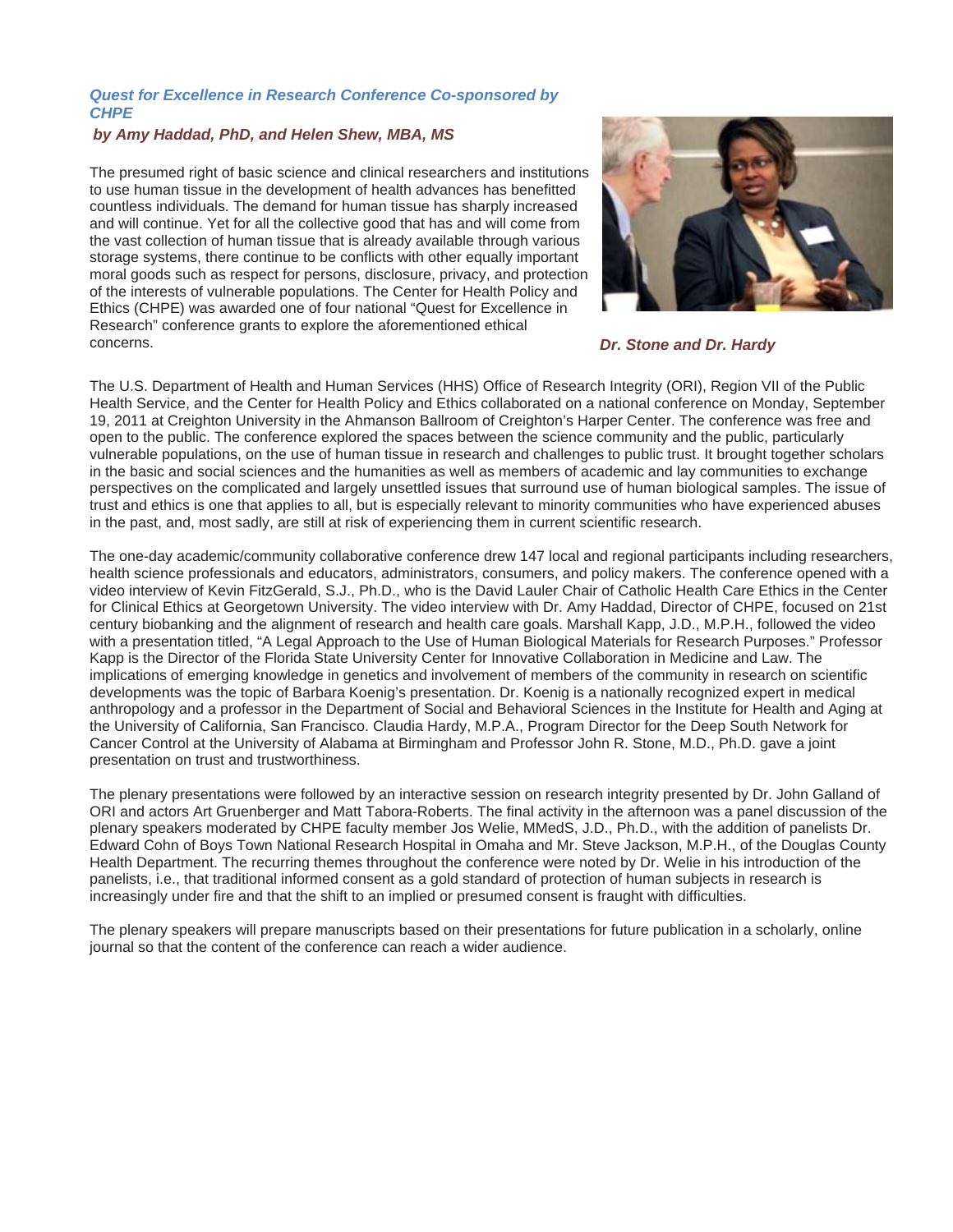

Edward Cohn, MD; Marshall Kapp, JD, MPH; Claudia Hardy, MPA; John Stone, MD, PhD; Barbara Koenig, PhD; Amy Haddad, PhD; Helen Stanton Chapple, PhD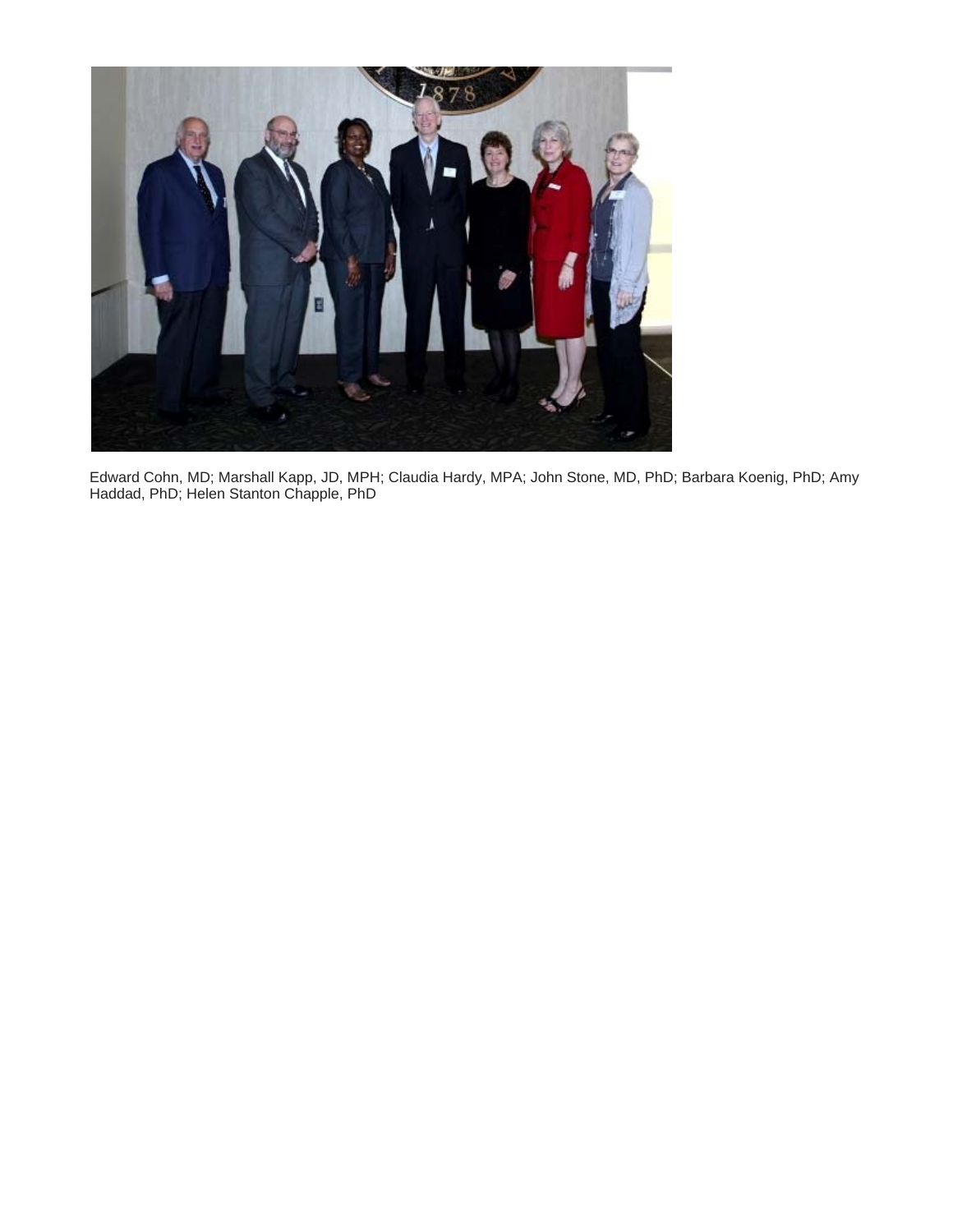# *International Conference on Palliative Sedation by Jos Welie, PhD*

Last July, three of CHPE's faculty members participated in the bi-annual expert conference of the International Association of Catholic Bioethicists (IACB) which was held in Philadelphia. Dr. Henk ten Have, former CHPE Senior Visiting Fellow and currently the Director of the Center for Healthcare Ethics at Duquesne University in Pittsburgh, gave a keynote lecture entitled "Palliative Sedation Considered in Relation to Euthanasia." CHPE faculty member Dr. Jos Welie was the respondent to Dr. Ten Have. He focused his comments on the moral nature of unconsciousness. Dr. Linda Scheirton, CHPE Faculty Associate and Associate Professor in Creighton's School of Pharmacy and Health Professions, was the co-facilitator of one of the three discussion tracks that ran longitudinally throughout the conference. *Dr. Welie and Dr. ten Have*



The main goal of the IACB is "faith seeking understanding." The association, which is supported by various national associations of the Order of Malta, seeks to advance the thinking of Catholic bioethicists on controversial and emerging questions in health care. The conference in Philadelphia was sponsored by the American, Federal, and Western Associations of the Order of Malta, hosted by the National Catholic Bioethics Center, and held at St. Charles Borromeo Seminary. Approximately 70 scholars from around the world attended as well as a small number of graduate students in bioethics.

The previous conference, held in 2009 in Cologne (Germany), was entitled "Human Life with Cognitive Impairment: Caring and Giving Hope in a World of Change." One of the outcomes of that congress was a consensus statement entitled "Caring for and Giving Hope to Persons with Progressive Cognitive Impairments," to which Drs. Welie and Scheirton contributed (1). The ethical principles contained in that consensus statement were modeled on "The Declaration of Berg en Dal on the Ethical Principles Guiding Palliative Care of Persons with Alzheimer's Disease – A Commentary," which was developed by members of the Center for Health Policy and Ethics with colleagues from Europe (2). A similar consensus statement is currently being developed capturing the outcomes of the 2011 conference on Palliative Sedation.

(1) International Association of Catholic Bioethicists. Caring for and Giving Hope to Persons with Progressive Cognitive Impairments. The National Catholic Bioethics Quarterly, 10,3 (2010): 549-567.

(2) Jos V. M. Welie and Bert Gordijn. The Declaration of Berg en Dal on the Ethical Principles Guiding Palliative Care of Persons with Alzheimer's Disease - A Commentary. In: Ruth B. Purtilo and Henk A. M. J. ten Have, eds., Ethical Foundations of Palliative Care for Alzheimer Disease. Baltimore and London: Johns Hopkins University Press, 2004; Appendix A, 343–347.



Participants in the 2011 Congress of the International Association of Catholic Bioethicists.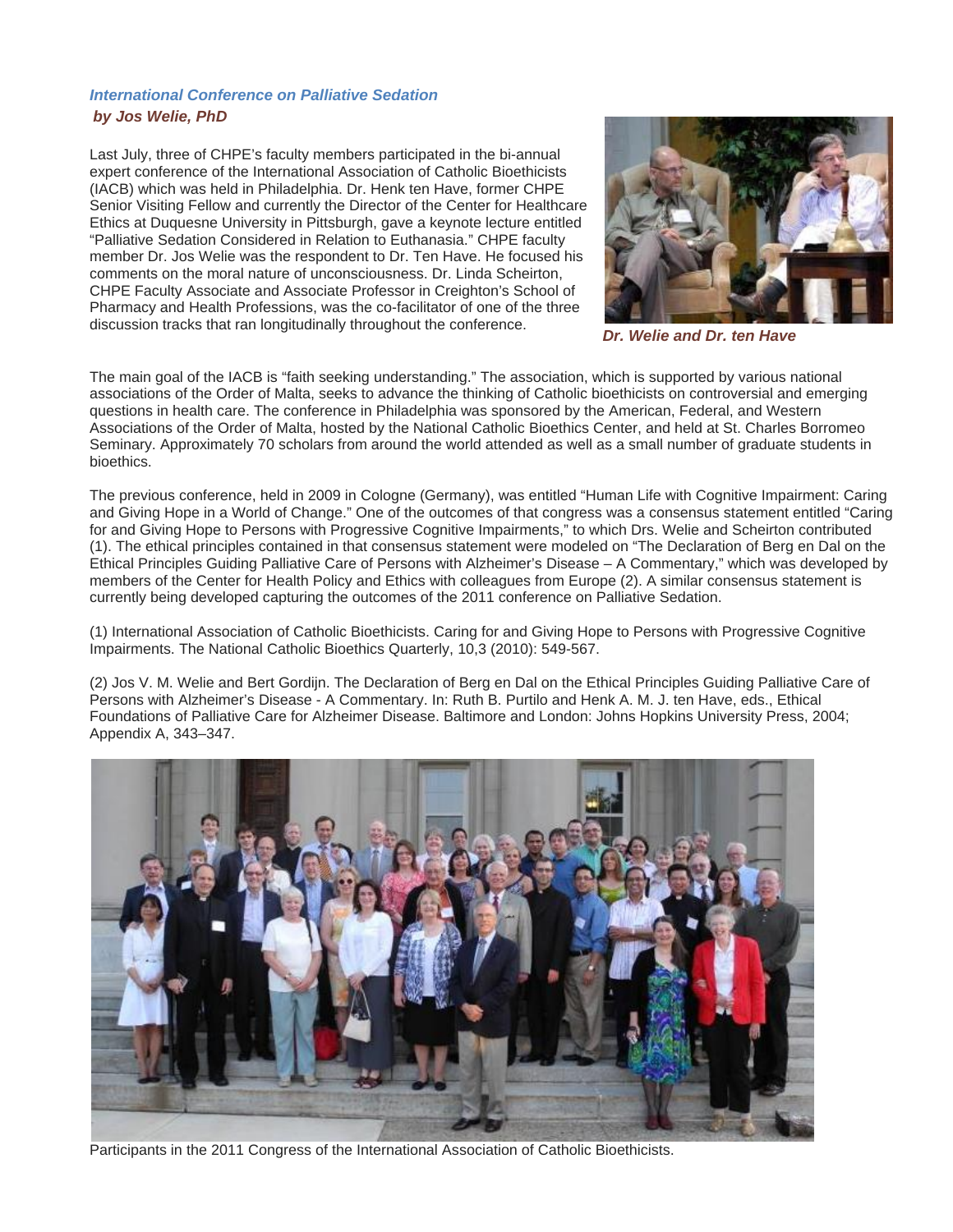## *Book Review -* **Natural Law: A Lutheran Reappraisal**  *by H. Ashley Hall, Assistant Professor of Reformation and Protestant Theology*

Robert C. Baker, an alumnus of CHPH's graduate program in health care ethics, and the other contributors to *Natural Law: A Lutheran Reappraisal* have provided a much needed forum for the role of natural law – typically understood to be the exclusive enclave of Roman Catholic thinkers – within a Protestant context. Further, as the book makes clear, the natural law tradition informed the perspectives of both Roman Catholic and magisterial Protestant traditions up until the Enlightenment. The fifteen articles explore the understanding of natural law within the sixteenth-century context, in which the core of Lutheran theology was formed, as well as articulations of how the natural law tradition can enrich the theological and philosophical contributions to contemporary ethical concerns. The book offers an engaging and thought-provoking presentation of the natural law from a particularly Lutheran perspective. While focused on the Lutheran tradition, the essays contribute to restoring ethical discourse to an arena that is both more ecumenical and enduring by offering a rousing defense of retrieving elements of the "great" or "perennial" tradition.



*Natural Law: A Lutheran Reappraisal***, ed. Robert C. Baker (St. Louis: Concordia Publishing House, 2011), 320 pgs. ISBN: 978-0-7586-2733-9. \$24.99.** 

Though the book deals with a relatively abstract theological category, the tone and purpose of the project is to make such discussions accessible and applicable to a general audience. In particular, the editor took care to include an extensive glossary, study questions for each article, and indices, all of which will help facilitate personal study and group discussion within congregations as well as for undergraduates and seminarians.

While most of the contributing authors are academics, some are also pastors. This reality gives the essays both a scholarly tone and an eye to the practical concerns and outcomes of the ideas discussed. While the contributors are primarily from a North American context, the editor has wisely sought to include European and African perspectives. For readers familiar with the state of Lutheranism in North America, they will notice that the bulk of contributors come from the Lutheran Church-Missouri Synod, its German counterpart SELK, the North American Lutheran Church, and the Evangelical Lutheran Synod. Two of the contributors are from the larger Evangelical Lutheran Church in America, one of which is written by an *éminence grise* of Lutheranism in America, Carl E. Braaten; both articles are quite critical of the ELCA for its recent decision to allow for openly gay clergy in committed relationships.

The essays are divided into three sections: (1) Natural Law and Early Lutheran Tradition, (2) Natural Law and Later Lutheran Tradition, and (3) Natural Law and Contemporary Issues.

The first thing the reader will notice is that the authors have difficulty articulating just what the natural law tradition is, reflecting the diversity of thought both in the late medieval and early modern traditions. All agreed that the natural law was essential, but just how best to articulate that was a matter of dispute. Indeed, the appeal to the natural law was a doubleedged sword. The editor notes that his own curiosity in the topic was stoked when he discovered that Philip Melanchthon's argument against clerical celibacy was based on the natural law of humanity to seek companionship – a law no ecclesiastical authority had to violate by demanding celibacy from those who were not so gifted. The first two sections do an admirable job of documenting the many references to the natural law in the works of the Reformers, the Lutheran confessional documents, and among subsequent theologians. There is no doubt that the natural law – or a profound appreciation for the "order of creation" – is inexorable from the foundational documents of the Lutheran tradition. Yet, the different understandings are themselves informative.

The natural law tradition was (and is) neither monolithic nor monochromatic. The authors of this collection are uniform in their assessment that reform of some doctrines and practices did not mean that the Reformers abandoned the traditional methods and conclusions of theology and philosophy, especially when concerning moral issues. The introduction makes this point very clearly: "it is accurate to insist that the Reformation controversies with the Catholic Church were foremost theological and not ethical in so far as the reformers assumed the natural law as a moral-theological bedrock in their system and therein maintained continuity with their Catholic counterparts" (xv). This assessment is both accurate and provocative.

And yet, just what the Reformers meant by "natural law" is not immediately apparent and so some patience and reflection are required. Braaten rightly insists that both Martin Luther and John Calvin believed in the natural law (6). And yet, as Thomas Pearson's sterling article shows, just how far Luther can be claimed for the natural law tradition is a matter of debate. Pearson's contribution to the discussion is to help the reader delineate when and how Luther made use of the natural law tradition: "the natural law does scant work throughout Luther's biblical and theological endeavors, but it does substantial, albeit often conflicted, work when his focus is on the domain of civil righteousness . . . . Luther did not, in fact,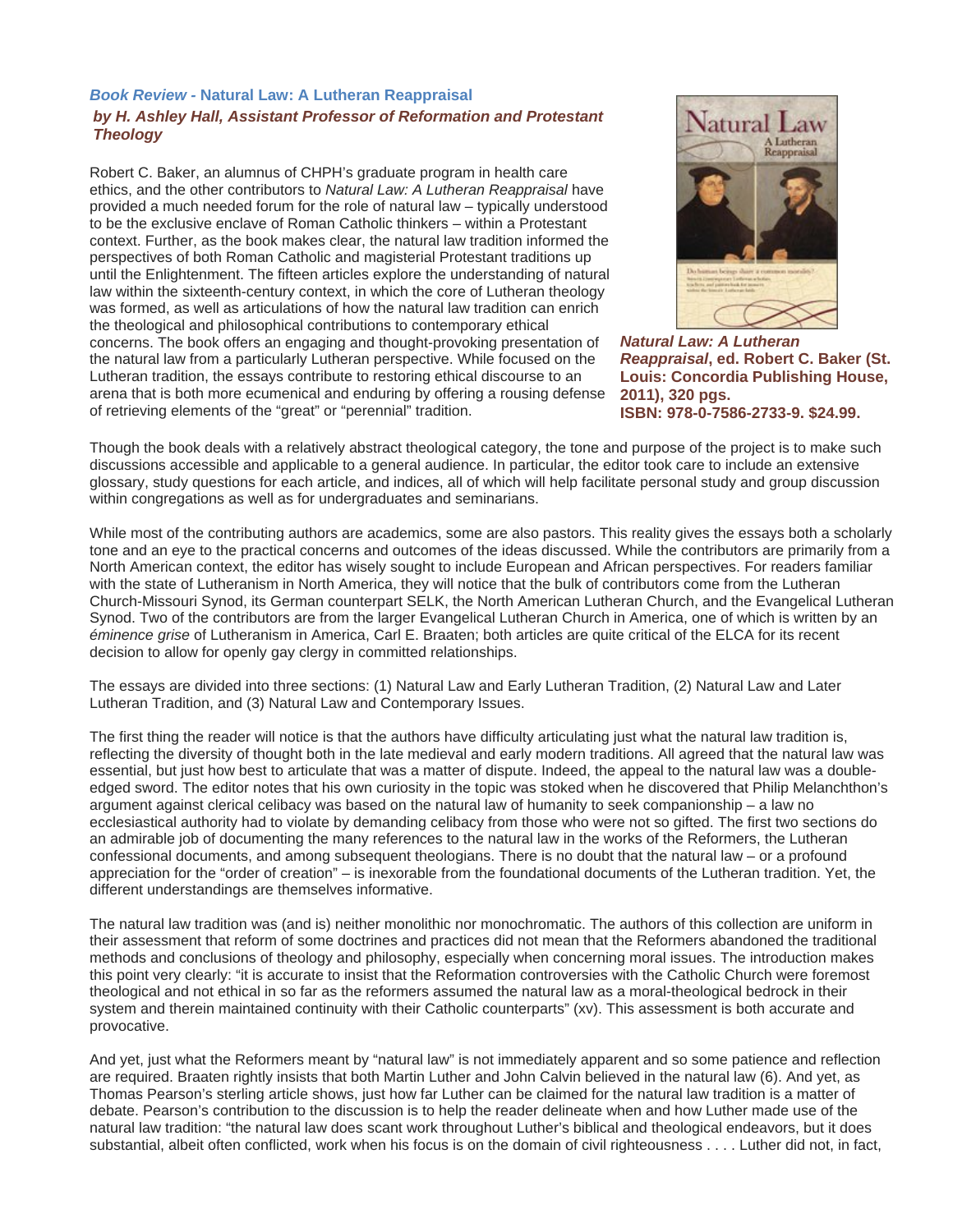regard natural law as a single subject with a secure center, but rather as an inchoate set of common prejudices shared by people everywhere" (41-42). In this regard, Luther's contributions to the discussion of prior theologians, such as Thomas Aquinas and Gabriel Biel, are not "deviant" but instead part of the complex reception of the natural law tradition. The same diversity of thought in post-Reformation theology is expertly chronicled in section two of the book.

The net effect of this complexity – then and now – compels us, the book argues, to consider the tradition that captivated and enlivened so many great thinkers of the past. As Gifford A. Grobien notes "even if we cannot assume that appeals to the natural law will result in a common body of moral precepts, natural law theology still provides great potential. For one, it provides within the Christian tradition . . . a principle for practical action informed by Scripture [and] it serves in conversation with other traditions on a foundational level" (37).

The book is rewarding not only for its discussion of Lutheran contributions to the complexity of the natural law tradition, it is also to be commended for its attention to the current consequences of reviving the natural law tradition. Two articles in particular stand out. The first is an interview conducted by a missionary with an African practitioner of traditional Konkomba (Ghana) religion. From this interview, he traces out for the reader a profound inter-religious appreciation for the natural law. The second is a discussion of whether or not the natural law theory can be a basis for Christian-Muslim dialogue, in which the author reaches fairly skeptical conclusions. Also included are essays which articulate the standard implications of the natural law theory for family (as the basic unit of society) and abortion.

Finally, the book concludes with a discussion of "the way forward." This essay helps the reader to see the larger vistas opened up if an appreciation for the natural law is restored to Lutheranism. Despite the grievances aired, the book concludes on a decidedly confident note; confident not in a particular denomination or policy but confident that the natural law tradition lends itself with ease to those with faith seeking understanding. This provocative book is an excellent beginning to an ongoing conversation both within Lutheranism and Christianity as a whole. I hope that others will follow the lead of this book, not only by initiating other conversations about the natural law across the denomination lines but also across the "traditional"/"progressive" divide. That is, traditionalists in other denominations will see their concerns echoed in this volume. However, there are also some theologians and philosophers (I am thinking here especially of the late Herbert McCabe, O.P.) who have influenced a generation of scholars in a different direction, or at least tone. These individuals have a deep and abiding respect for the natural law (especially as articulated by Aristotle and St. Thomas Aquinas) and who then use the natural law to argue for more "progressive" positions on doctrine and ethics. As with the late medieval/early modern tradition, a shared appreciation for the natural law will not likely bring uniformity, but it just might contribute to a shared perception (and appreciation) of God at work in the world.

The natural law tradition has been unduly neglected and the insights of this tradition lend themselves very well to addressing the dual crises of authority and division in post-modern Western Christianity. It is time to read again the tradition that is both ancient and enduring; at once united in method and diverse in application. This book is an excellent partner in that necessary conversation.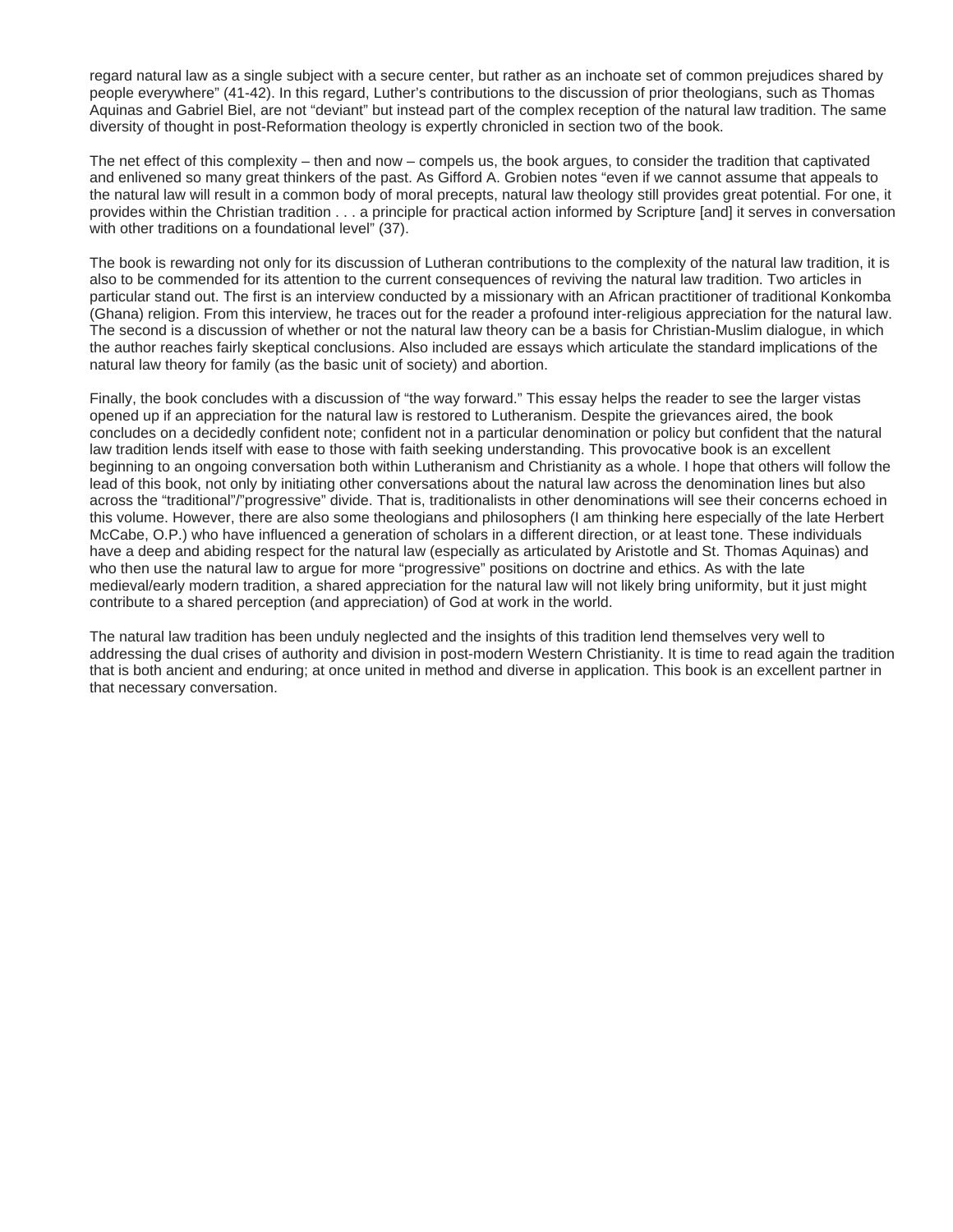# *Salvation without Transformation? by Helen Chapple, PhD*

I am interested in exploring the obstacles to dying well, however they might present themselves. I have found such barriers to be complex and multilayered. One is the organizing principle of US health care, the mandate to rescue at all costs and to offer supposedly universal access to emergency interventions aimed at death avoidance. In the course of my explorations of this topic I have become intrigued by the role that whole organ transplantation plays as rescue's presumptive poster child. Both rescue and transplantation seem to represent salvation from what the society believes to be the greatest perceived threat: physical death. (We could add the qualifier "premature," but in biomedical parlance, any and all death is considered untimely until proven otherwise.)

## *Related websites*

Organ Procurement and Transplant Network data: http://optn.transplant.hrsa.gov/latestData/rptData.asp

American Society for Bioethics and Humanities Annual Meeting:

http://www.asbh.org/meetings/annual/index.html

What does the relentless quest for physical salvation mean to the US health care system? Certainly the cost alone of fighting "to the death" for every life could be ruinous. The transplantation project itself suffers by way of rescue's achievements. As potential recipients live longer, the demand for organs grows continuously while supply remains flat (see link below for chart). Furthermore, what does it mean to Americans as a society to hope that altruistic persons will come forward in ever greater numbers, whose "generosity" can be realized only after their tragic deaths, so that more "fortunate" persons may avoid their own? By feeding public delusions that the possibilities for death avoidance expand infinitely like the universe, rescue and transplantation distract us from the work of transcending ourselves. Perhaps the pursuit of salvation through physical rescue actually prevents us from finding the transformations that might truly help us help each other as we struggle with the problem of finitude.

"Generation(s) and Transformation(s)" was the theme for the annual meeting of the American Society of Bioethics and Humanities in October. In my presentation "Transplantation as a Social Goal: Salvation without Transformation?" I tried to shift the current discourse in transplantation away from the fascinating drama of rescuing some individuals through the transfer of cadaveric whole organs in order to examine the impact on the larger society of this romantic crusade.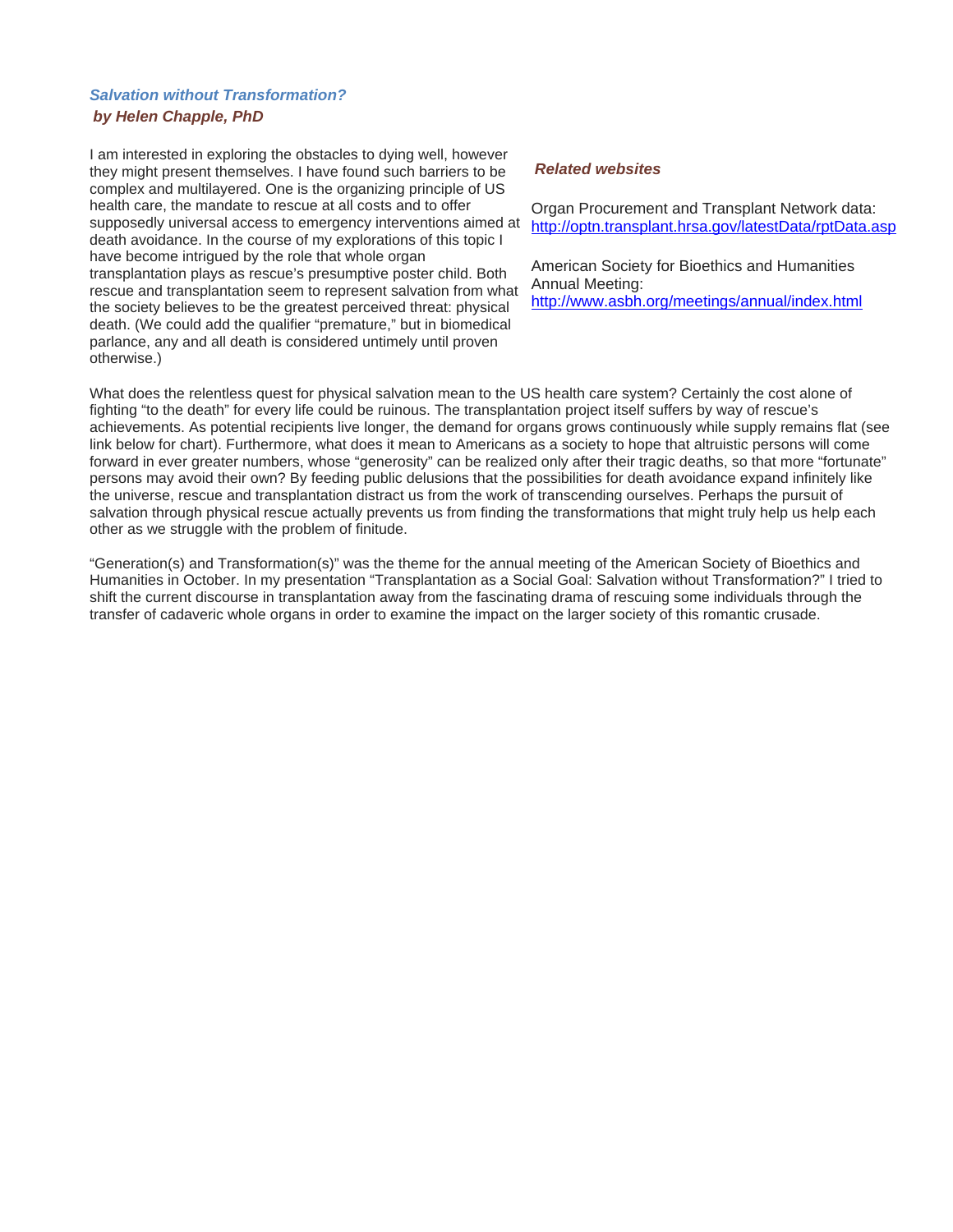## *21st Women and Health Lecture Features Author Rebecca Skloot*

## *by Marybeth E. Goddard, MOL, BSBA*

Rebecca Skloot, author of *The Immortal Life of Henrietta Lacks*, was the 21st Women and Health Lecturer. The lecture was held Thursday, October 6, 2011, at Omaha's Orpheum Theater and garnered the greatest amount of Women and Health Lecture attendees ever---- 2200!

The focus of Ms. Skloot's lecture was Henrietta Lacks, a poor Southern tobacco farmer who scientists now simply refer to as HeLa. Ms. Lack's cancer cells, taken without her knowledge in 1951 as she was undergoing treatment for Cervical cancer, became one of the most important tools in biomedicinal research and launched a multimilliondollar industry.

During the lecture it was evident that Ms. Skloot's impeccable research, gift for writing, and easy manner all contributed to her being able to bring a very serious and heady subject to individuals from all walks of life. The book became relevant and powerful to an audience made up of students, academics, retired and current medical professionals, senators, advocates, judges, executives, and book club members. All were in awe of Ms. Lack's story and Ms. Skloot's journey in pursuing the truth. The evening was truly inspirational and concluded with the audience giving Ms. Skloot a standing ovation. Surprisingly, her first!

As in recent years, CHPE partnered with a member of the Omaha Arts Community to provide a tangible illustration of the lecture's topic. This year, The Kent Bellows Studio & Center for Visual Arts produced "The Cell Project". Through a lengthy and intricate process, the high school students in association with the Kent Bellows Studio created three types of "cells": HeLa cells, Human Papillomavirus cells, and Red Blood cells. The "cells" were approximately an inch in diameter, white plastic, and each contained a unique design that indicated its cell type. "Cells" were distributed to lecture attendees as a memento of the evening.

Dr. Amy Haddad, Director of the Center for Health Policy and Ethics, was the evening's Mistress of Ceremonies, and Timothy R. Lannon, SJ, President of Creighton University, provided the evening's welcome.

Special thanks to the 21st Women and Health Lecture Co-Sponsors, Patrons, and Friends. Without your support, this caliber of lecture would simply not be possible.

Read more about the art project that was inspired by this book at this web page: http://chpe.creighton.edu/events/wh/artists.htm

The next Women and Health Lecturer is already being pursued. Please check the CHPE website http://chpe.creighton.edu for updates and look for a SAVE THE DATE card in your mailbox soon!





*Rebecca Skloot* 



*Amy Haddad and Rebecca Skloot*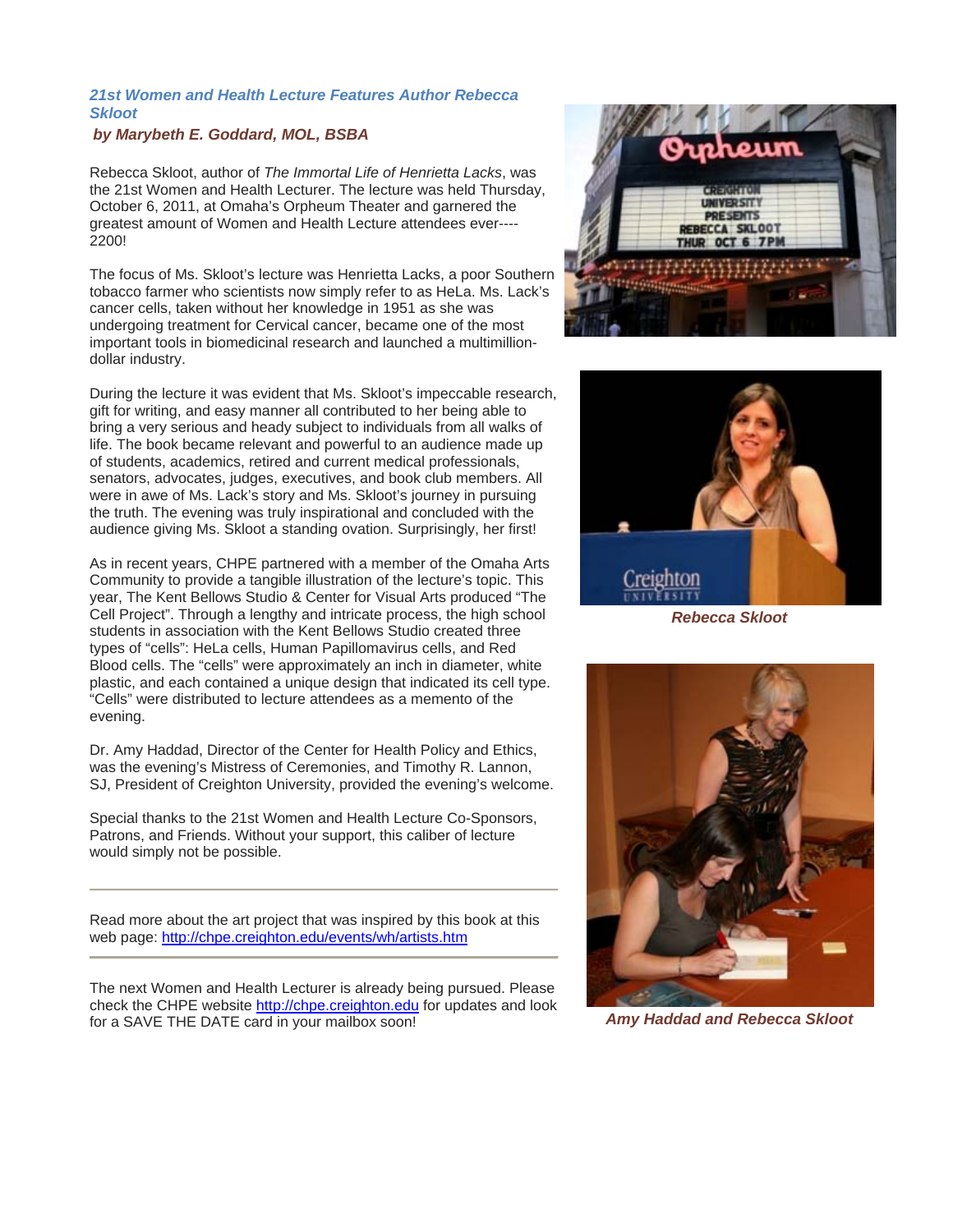### *Dr. Gail Jensen Delivers the American Physical Therapy Association's 42nd McMillan Lecture*

## *by Teresa M. Cochran, DPT, Associate Professor, School of Pharmacy and Health Professions and Faculty Affiliate, Center for Health Policy and Ethics*

Gail M. Jensen, PT, PhD, FAPTA, Dean of the Graduate School, Associate Vice President in Academic Affairs, Professor of Physical Therapy, and Faculty Associate in the Center for Health Policy and Ethics, delivered the 42nd McMillan Lecture at the 2011 Annual Conference of the American Physical Therapy Association (APTA) in National Harbor, MD. The award, representing the highest honor bestowed upon a member of the APTA, allows the recipient to present a "visionary and provocative" message based on sustained and enduring contributions to the profession.



*Dr. Gail Jensen delivering the 42nd McMillan Lecture for the American Physical Therapy Association*

A good example of Dr. Jensen's contribution to physical therapy education involves her recruitment to a group of national leaders charged to develop the curriculum for the first entry-level Doctor of Physical Therapy (DPT) degree. It has since become the educational standard for the profession. In the classroom, Dr. Jensen's core message emphasizes the contextual and ethical aspects of patient care. She reminds students of their role as members of the greater human community, and the importance of respect, responsibility and moral agency in providing care for people in times of trauma, illness, pain and vulnerability. Her career has largely focused on the development of health professionals with sufficient ethical foundation to deliberately and consistently advocate for and with others.

Dr. Jensen has also forged an international reputation in the areas of qualitative research methods in rehabilitation and exploration of expertise in physical therapy practice. She has delivered over 170 invited presentations, ranging across arthritis management and orthopedics, development of clinical expertise, rural health advocacy, ethical practice analysis, curriculum evaluation, and interprofessional education. She has authored over 60 peer reviewed articles and written several textbooks, with two considered seminal works. *Handbook of Teaching for Physical Therapists* was the first text of its kind and has been widely used in physical therapy education. *Expertise in Physical Therapy Practice* is considered a landmark work in the evolution of the physical therapy profession, providing critical evidence that clinical experts not only possess technical prowess, but also demonstrate reflection and moral deliberation as core intervention skills fundamental to physical therapy practice. Dr. Jensen's scholarly mentorship has also influenced other health-related professions including pharmacy, medicine and occupational therapy.

Dr. Jensen has established a record of influencing the professional formation of strong leaders – women and men who are not only capable, but willing to commit to a moral imperative – to identify and pursue "what ought to be" in making a positive contribution to the profession, their patients and to the world around them. Her lecture, entitled "Learning: What Matters Most", will be published in the November issue of the journal *Physical Therapy*. A brief summary may be viewed at the following link: http://npta.org/members/upload/789.pdf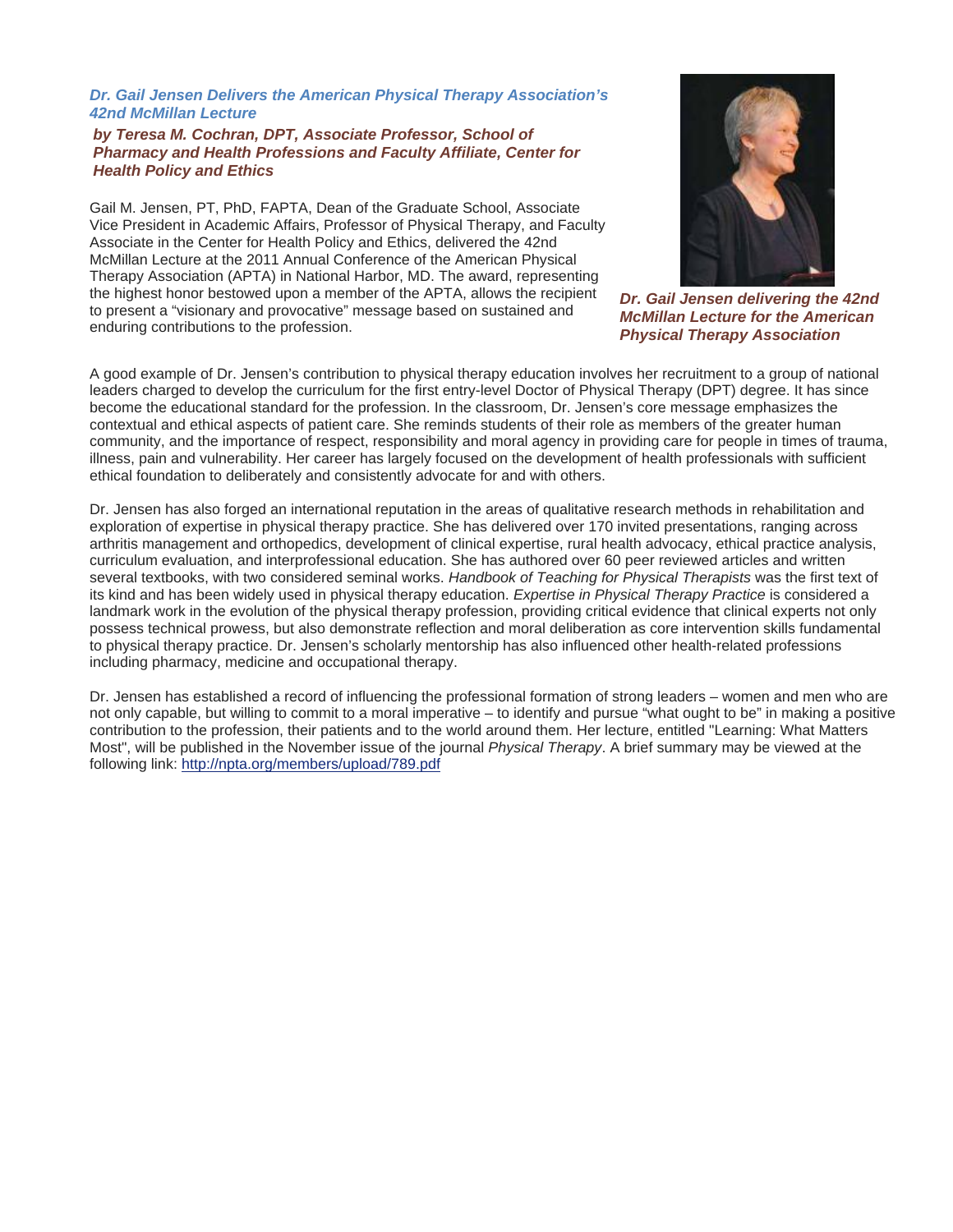## *Maya Languages, Health, and Ethics: Issues in a Health Needs Assessment Study in Omaha*

#### *by Luis Marcos, M. Renzo Rosales, Alexander Rödlach, and John R. Stone*

**Background.** In 2010 a collaboration between Omaha's Comunidad Maya Pixan Ixim (CMPI ) and faculty from Creighton University (CU) and Omaha's College of Saint Mary (CSM) led to a Health Needs Assessment Survey (HNAS) as a first step in addressing health needs of the Omaha Maya community. CMPI is comprised primarily by Mayas who emigrated from Guatemala to the United States in the 1980s. Established in 2007, CMPI has developed many projects for community advancement in mutual cooperation with numerous community organizations and individuals. CMPI has collaborated with CU's Center for Service and Justice (CCSJ) and developed an English-as-a-Second Language (ESL) program that gets assistance from CU students and Omaha-area community volunteers.

We four authors met in conjunction with various CMPI activities and are the leaders for the HNAS. Luis Marcos is a leader of CMPI who focuses on relationships between CMPI and other community or academic organizations such as CCSJ. Luis Marcos is also president of the national organization, Pastoral Maya. Alexander Rödlach is an anthropologist and faculty in CU's Department of Sociology and Anthropology. M. Renzo Rosales is an anthropologist, instructor in Latin American Studies, and Coordinator, Center for Transcultural Learning at the College of Saint Mary. John Stone is faculty at CU's Center for Health Policy and Ethics and Co-Executive Director of CU's Center for Promoting Health and Health Equality.

## **Health Needs Assessment Survey Development (HNAS).**

Discussions led to the decision to conduct a survey that would assess what community members consider their health needs. HNAS is an early step in developing health initiatives for CMPI. The design of HNAS was a collaboration of the authors, which the CMPI leadership informed and approved. HNAS development and conduct has included the following:

- Full partnership with CMPI approval of all aspects.
- Community investigators and interviewers.
- Some 300 families and individuals will be interviewed in three phases (50, 50, and 200). Results from open-ended interviewing in Phase 1 will be used to design interview questions for semi-structured interviewing in Phase 2. Results of the latter will design a survey questionnaire in Phase 3.
- Some 42 family and individual interviews have been completed.

**Language Issues**. The HNAS had to address issues resulting from the use of different languages used by the Mayas and the universitybased researchers as well as varying degrees of language proficiency:

- The Maya language Q'anjob'al is the primary language of most Omaha Mayas. Many but not all speak Spanish with varying fluency. Fewer Mayas speak English and fewer still have full English fluency.
- Community interviewers were guided through successful

**Author Contact Information LM: lmarcos@pastoralmayausa.org MRR: mrosales@csm.edu AR: AlexanderRodlach@creighton.edu JRS: JohnStone@creighton.edu** 



*Maya Community Leaders after CITI Training: Luis (left), Juana (front), Margarita (back), Julia (right)*



*Maya Women Leaders in CITI Training: Julia, Margarita, and Juana from foreground to back*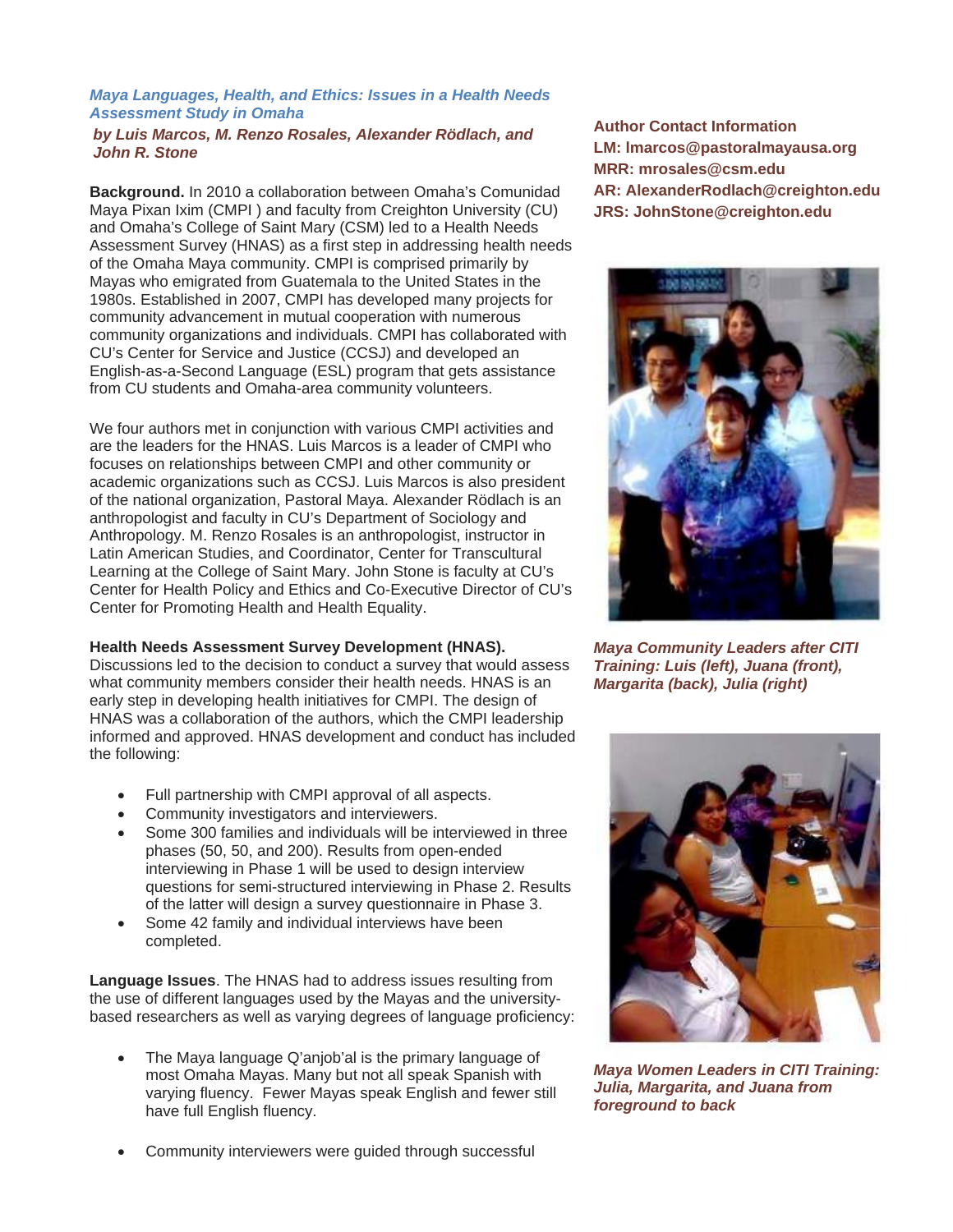completion of online requirements for certification as research investigators. *The online tools and exams were almost completely in English*. Several interviewers are fluent in Q'anjob'al and Spanish, but have limited English-speaking capacity. These challenges slowed commencement of HNAS.

- Default conduction of interviews is in Q'anjob'al.
- Recorded interviews in Q'anjob'al are then translated into Spanish and then English—again slowing the process but also triggering valuable discussions on the themes identified during interviews and associated connotations.

Regarding language, the HNAS and development of interpreter services has led to two positive developments for CMPI:

- Omaha Mayas are learning that medical interpretation can be available during their healthcare encounters.
- Mayas in Omaha are taking more pride in their language and have initiated efforts to promote its recognition and preservation. *Maya Leader Oscar and Professor Alex in*



*CITI Training* 

**Ethical and Legal Issues.** The Health Needs Assessment Survey is an example of what is called community-based participatory research (CBPR) in public health and biomedical research and participatory action research (PAR) in anthropology. Based in ethical concepts of equal respect and social justice, among others, horizontal collaboration is a key factor that includes (1) equal power and voice of community and academic partners and (2) building community capacity to develop and conduct other programs that would benefit the community. (For elaborations of CBPR issues and principles, see Baldwin *et al.*, 2009; Israel *et al.*, 1998; and Wallwork, 2008.)

That the online research certification training required was not available in Spanish limited and slowed community investigator training and participation. This language certification challenge, at least through the required route for this investigation, perpetuates the relative disadvantage of those not fluent in English—an injustice.

People with Limited English Proficiency (LEP) are legally entitled to have adequate access to and understanding of the services provided by federal funded agencies and institutions (Executive Order 13166). Such legal requirements clearly include healthcare. Whether the legal requirements of Executive Order 13166 encompass research certification options is an issue we have not addressed.

## **References Cited and of Interest**

- Baldwin JA, Johnson JL, Benally CC. Building partnerships between indigenous communities and universities: Lessons learned in HIV/AIDS and substance abuse prevention research. *American Journal of Public Health*. 2009; 99(S1): S77-S82.
- Executive Order 13166, Improving Access to Services for Persons with Limited English Proficiency," 65 FR 50121 (August 16, 2000), http://frwebgate.access.gpo.gov/cgibin/getdoc.cgi?dbname=2000\_register&docid=fr16au00-137.pdf (Accessed 30September2011)
- Marcos L, Rosales, MR, Rödlach, A, Stone JR. Comunidad Maya Pixan Ixim and University Researchers: Partnering in Community Health Development. Accepted for publication. *Practicing Anthropology*.
- Israel BA, Schulz AJ, Parker EA, Becker AB. Review of community-based research: Assessing partnership approaches to improve public health. *Annual Review of Public Health*. 1998; 19:173-202.
- Stone, JR. Ethics and Community-Based Participatory Research. *FOCUS*.Spring2011. http://chpe.creighton.edu/publications/focus/spring-2011/spring-2011.htm (Accessed 23Aug2011).
- Wallwork E. Ethical analysis of research partnerships with communities. *Kennedy Institute of Ethics Journal*. 2008; 18(1):57-85.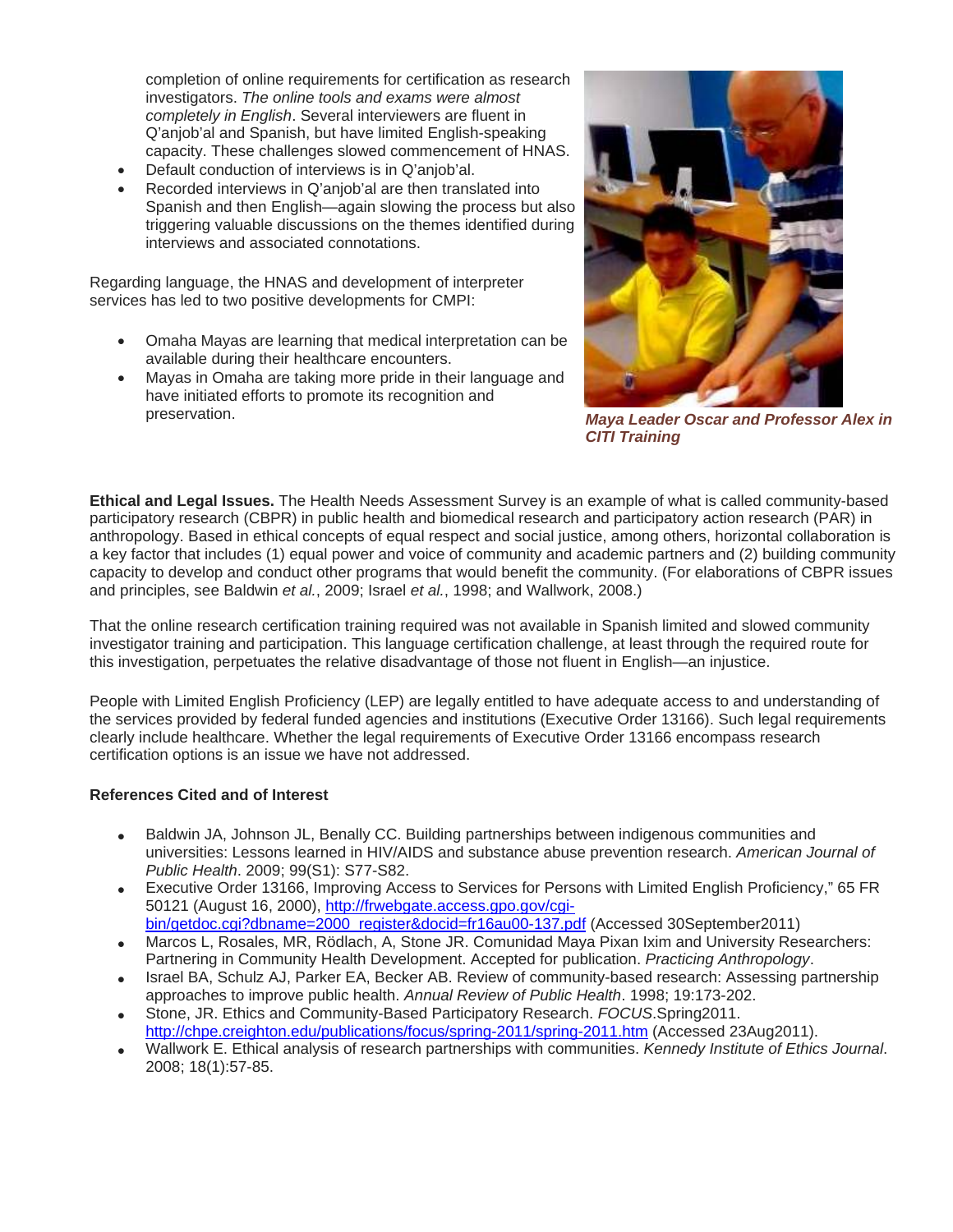#### *Honorary Fellowship in the American College of Dentists awarded to Dr. Jos Welie*

On October 11, 2011 during the annual convocation of the American College of Dentists (ACD) in Las Vegas, Dr. Jos Welie from the Center for Health Policy and Ethics was awarded honorary fellowship in the ACD.

The College is the oldest national honorary organization for dentists. In response to serious problems facing the profession, the American College of Dentists was founded in 1920 by the then leaders of dentistry to elevate the standards of the profession. Almost a century later, the mission of the College still is to advance excellence, ethics, professionalism, and leadership in dentistry. The College is currently involved in a wide range of activities, locally and nationally, to accomplish this mission. These efforts include leadership symposia, resource materials for dental schools, a variety of award programs, ethics summits, and online courses in dental ethics. The ACD is currently collaborating with the Center for Health Policy and Ethics to add a graduate elective course on dental ethics to the Center's MS in Health Care Ethics degree program.



*Dr. Jos VM Welie (left) and Dr. Thomas F. Winkler III, President ACD Board of Regents (right)*

In addition to these activities, the ACD awards fellowship status to dentists who have established a record of leadership, excellence, and meritorious achievement in dentistry or public service. The College awards honorary fellowship to individuals who have made similar contributions to the profession but are not dentists and hence not eligible for full fellowship status. Dr. Welie was nominated by four ACD fellows, one of whom was CHPE's former Senior Visiting Fellow, Dr. James Rule. Dr. Welie was cited for his scholarly contributions to the profession of dentistry and his reputation for collaboration and consensus building.